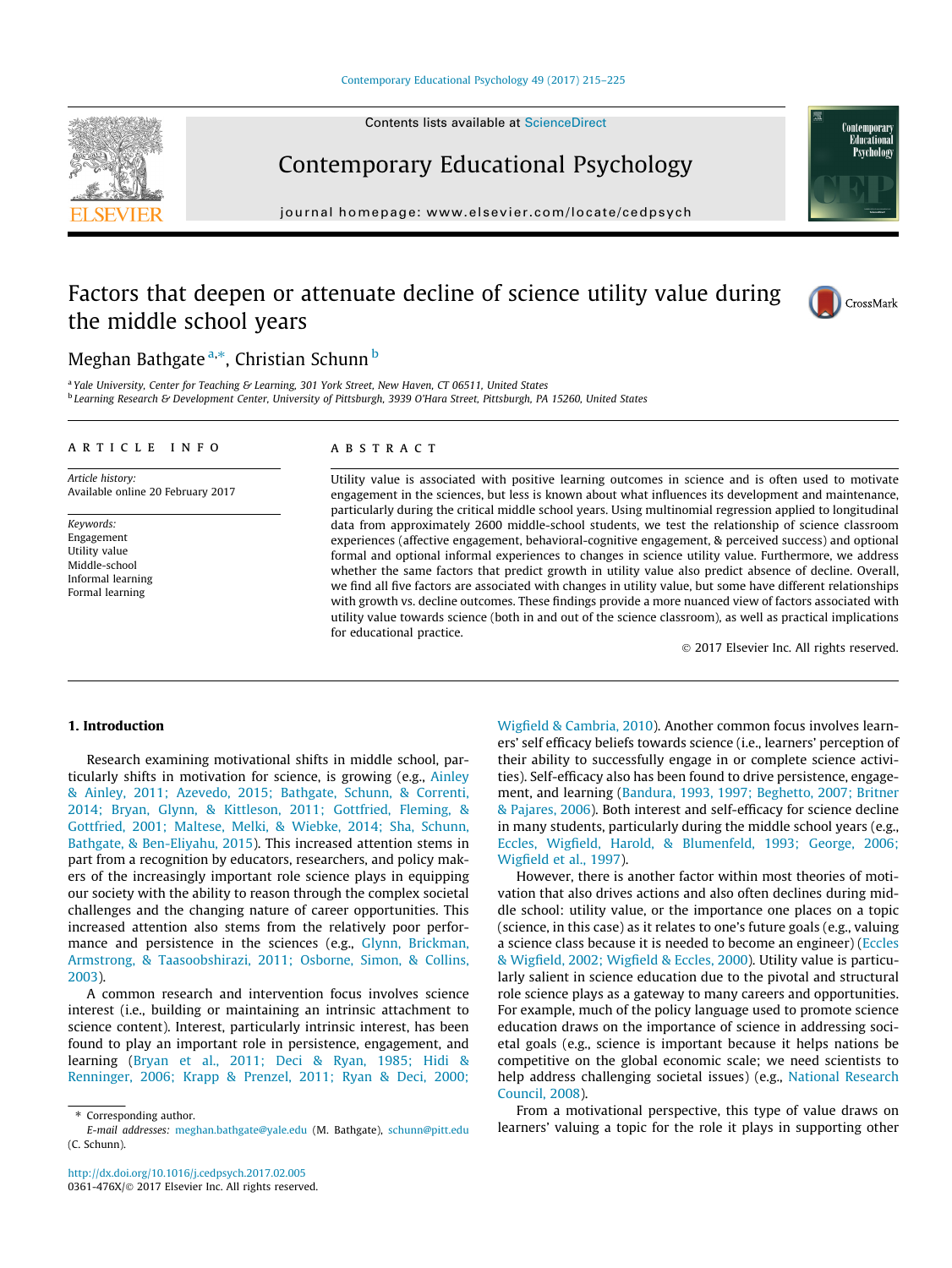learner goals [\(Eccles & Wigfield, 2002; Ryan & Deci, 2000; Wigfield](#page-9-0) [& Eccles, 2000](#page-9-0)) rather than interest in the topic per se. In science, this conceptualization of utility value is multifaceted and includes the importance placed on the knowledge of science (i.e., the content), the reasoning involved in science, the role science plays in one's personal life (e.g., to meet a personal educational goal, such as getting into college) and the larger perceptions of science (e.g., science helps solve challenges facing society) ([Eccles & Wigfield,](#page-9-0) [2002; Hill & Tyson, 2009; Moore, Bathgate, Chung, & Cannady,](#page-9-0) [2013\)](#page-9-0). Although often correlated with self-efficacy beliefs and interest (e.g., [Eccles et al., 1993](#page-9-0)), utility value is not necessary tied to those forms of motivation. For example, individuals can think a topic is important despite not feeling personally interested in it nor well suited to succeed in it [\(Durik, Shechter, Noh, Rozek, &](#page-9-0) [Harackiewicz, 2015; Wigfield & Eccles, 2000; Wigfield et al.,](#page-9-0) [1997\)](#page-9-0), such as a history major in university who thinks science is important for technological innovation in a country but has a belief that they would not be able to do well in science coursework and no curiosity about science topics.

Utility value has been related to positive outcomes in many academic domains. One of the most well-researched models considering the influence of utility value is that of [Eccles et al. \(1983\) and](#page-9-0) [Eccles and Wigfield \(2002\),](#page-9-0) which posits that utility value influences performance or ''achievement-related choices" towards a task, even when considering learners' efficacy beliefs or contextual constraints of the learning environment (e.g., peer support). This relationship has been empirically demonstrated across multiple studies (e.g., [Eccles et al., 1983; Durik, Vida, & Eccles, 2006;](#page-9-0) [Meece, Wigfield, & Eccles, 1990; Updegraff, Eccles, Barber, &](#page-9-0) [O'Brien, 1996\)](#page-9-0). For example, [Eccles et al. \(1983\)](#page-9-0) showed that middle school and high school students' utility value towards a task, in this case math, was associated with an increased desire to pursue math, even when other related variables were included in the model (e.g., gender, expectancies for success, social contexts). [Meece et al. \(1990\)](#page-9-0) similarly showed that students' perceived importance of math was associated with intentions to take additional math courses, even to a greater degree than how they perceived their expectations for success in math.

Utility value has also shown relationships with performancebased outcomes. For example, [Bong \(2001\)](#page-9-0) found that college students' value towards their course was associated with increases with their midterm grades. Relationships between utility value and positive outcomes have also been found within science. [Cole,](#page-9-0) [Bergin, and Whittaker \(2008\)](#page-9-0) used structural equation modeling to understand the role of students' science interest and value (i.e., usefulness & importance) and found that students' valuing of science predicted their studying effort, which in turn predicted their science grade. These results held even when controlling for students' interest, college readiness scores, and gender. Cole et al. also examined the same model across other domains (English, Math, Social Studies) and found similar effects of value's relationship to study effort and grade. In this school learning context, interest was not predictive of students' reported study effort (with the exception of a negative relationship in the domain of English), which emphasizes the need to separately consider utility value and interest.

#### 1.1. What experiences enable growth vs. inhibit decline in values?

Given the established importance of utility value in learning behaviors, questions about the drivers both for growth and for decline of utility are raised, especially in science during the pivotal age of early adolescence. The factors that drive this utility value in science have not been fully explored, and are the focus of the current study, although we expect similar patterns for drivers of utility value in other academic areas. In addition, motivational research more generally has tended to conceptualize motivational changes as monolithic and symmetric in causes across growth and decline. Pragmatically and conceptually, growth and decline outcomes are importantly different, and they may be driven by different factors, with some factors enabling motivational growth and others causing or inhibiting motivational decline. This paper examines whether critical experiential factors equally influence patterns of motivational growth vs. decline.

Some prior evidence suggests different factors drive motivational improvements versus preventing declines. For example, [Schultz et al. \(2011\)](#page-10-0) examined minority students' science experiences and goal orientations and found that participating in undergraduate research prevented dysfunctional attitudes often associated with poor performance, but had no effect on improving attitudes. However, no prior study has specifically examined whether different experiences influence growth vs. decline of a given motivational factor. As noted above, many researchers have focused on whether valuing science drives learning experiences, such as choice to participate and type of engagement during learning (e.g., [Bong, 2001; Bryan et al., 2011; Parker et al., 2012](#page-9-0)). Here we focus on the reverse relationship: What kinds of experiences drive changes in values? This question is generally applicable to all academic domains at all educational levels; we focus on the case of science in adolescence given the problematic declines in utility value in science during that time period.

#### 1.2. Classroom experiences as drivers of utility value change

We consider two types of drivers of change. First, we include school science class experiences because this science learning context is broadly shared and often cited as a cause of declining motivation (e.g., [Vedder-Weiss & Fortus, 2011, 2012\)](#page-10-0). Since the presence of these experiences is universal, we focus on their character. In particular, since it is how learners perceive experiences that impacts their motivations, we examine perceptions of the learners' science learning experiences (versus objective characterizations of the learning environment, which are only indirectly associated with motivational change). We consider several different dimensions of perceived experiences, which are reviewed next. Second, we include common optional science learning experiences outside the classroom. Because those highly varied in nature and location that makes measurement more difficult, we examine their relative frequency rather than more fine-grained measures of the learner experience in those optional science learning settings.

A critical aspect of experience is students' engagement during science learning. Engagement is routinely associated with outcomes such as learning and continued participation [\(Ainley &](#page-8-0) [Ainley, 2011; Fredricks, Blumenfeld, & Paris, 2004; Wang &](#page-8-0) [Eccles, 2012](#page-8-0)), and while engagement has varied definitions and conceptualizations ([Fredricks et al., 2004, 2011\)](#page-9-0), most research points to three major forms: Affective, behavioral, and cognitive. Affective engagement refers to the emotional experience a learner has towards a given activity, such as the enjoyment s/he receives. Behavioral engagement refers to the common actions a learner may take during an activity, such as asking a question. Cognitive engagement refers to the attention and thought processes related to an activity (e.g., degree of focus on the activity; making connections with other ideas).

Previous work has demonstrated utility value's effects on cognitive engagement ([Greene, Miller, Crowson, Duke, & Akey, 2004;](#page-9-0) [Johnson & Sinatra, 2013](#page-9-0)). By contrast, our work explores how engagement is related to growth or decline in utility value. Since engagement provides the learner with opportunities to connect more deeply with the content, we anticipate a relationship between learners' engagement in science class and changes in their utility value towards science. For example, being cognitively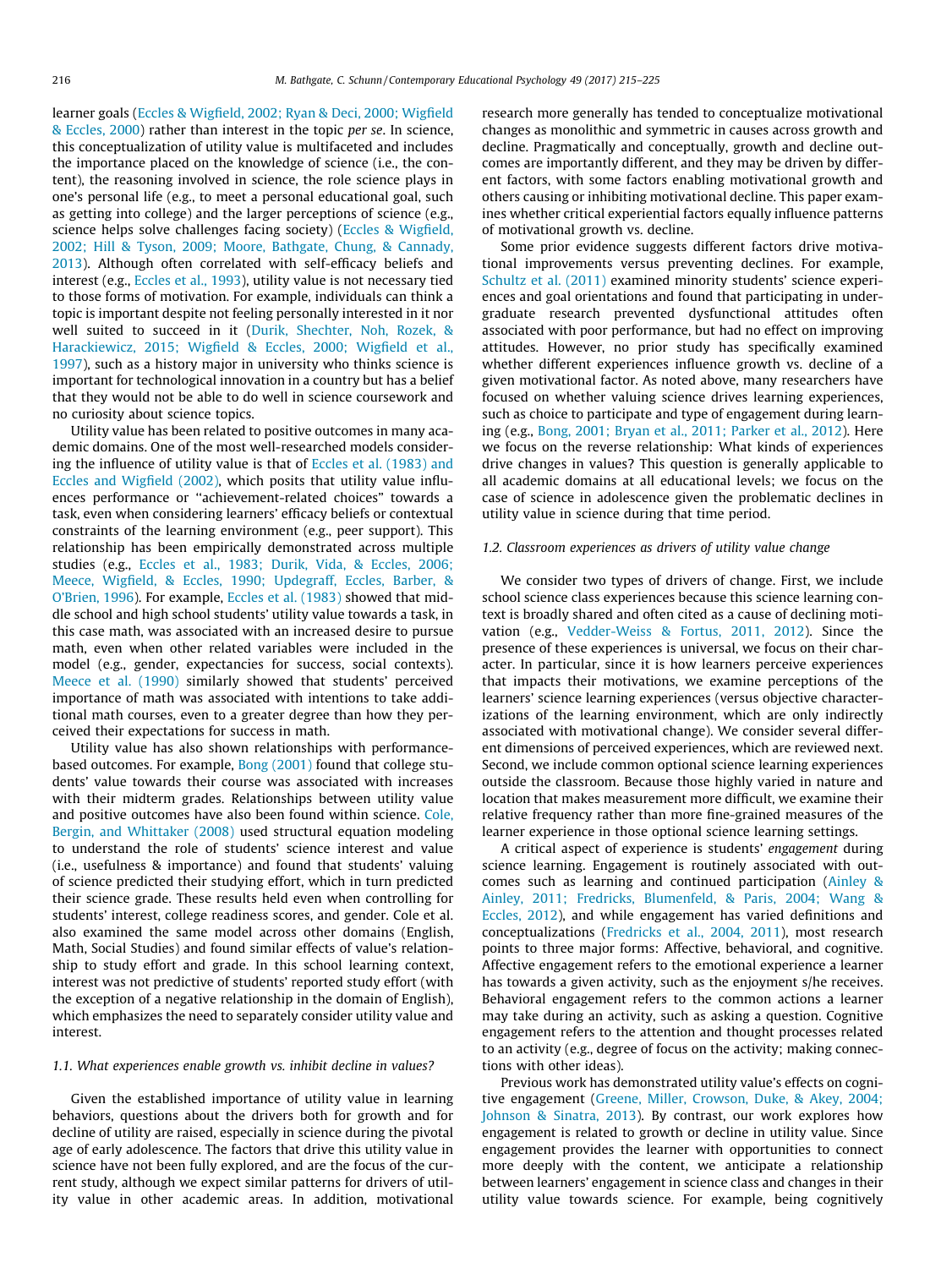engaged may help learners connect the ideas being learned in their science class to other areas of their lives. Additionally, it is theorized that students' values can develop from positive affect experiences with an area [\(Eccles & Wigfield, 2002\)](#page-9-0). As such, learners' affective engagement may also relate to growth in utility value. Alternatively, having low engagement experiences in science class may lead learners to attribute lower value to science by attributing their lack of engagement to low value of the topic. Thus, we anticipate higher cognitive or affective engagement to prevent declines in science values (see Fig. 1).

In addition to experiencing some degree of engagement during science activities, learners also take away a perception of how well they performed on an activity based on sources such as their selfreflection and any feedback they may receive (e.g., social comparison, verbal feedback, comparing current performance with past performance, grade). Since performance in science is relatively low in the US, particularly in middle and high school [\(Shen &](#page-10-0) [Tam, 2008; NRC, 2008, 2009](#page-10-0)), students often struggle with the difficult concepts in science. Supports and scaffolds can be introduced into the instruction to allows students to experience success. Perceived success experiences are associated with seeking similar and increasingly challenging experiences, which build a sense of mastery and intrinsic interest towards a domain, as well as contribute to one's overall sense of ability (e.g., [Bandura, 1993; Britner &](#page-9-0) [Pajares, 2006; Ryan & Deci, 2000; Schiefele, 2009\)](#page-9-0). Beliefs in one's efficacy are also posited to feed back into the development of value towards a content area ([Feather, 1982; Nagengast et al., 2011](#page-9-0)). As shown in Fig. 1, we anticipate this relationship to lead to both growth of value (e.g., by showing an area of relative success to other classes) and decline of science value (e.g., by showing an area of relative weakness).

#### 1.3. Optional learning experiences as drivers of utility value change

In addition to engaging and building perceptions of success during required class activities, during the school year learners can further their science learning through participating in commonly available optional science experiences. These optional experience include both formal (i.e., school-related) activities, such as an after-school science club, and informal activities, such as a family museum trip, a weekend camp experience, or exploring in one's yard/neighborhood. These types of experiences often differ from typical classroom science in that they are generally voluntary, connected to particular topic interests, more personal, and generally open-ended and collaborative [\(Falk & Dierking, 2000\)](#page-9-0); all features that offer a complimentary and unique contribution towards experiencing science. The more informal activities may be especially strong in being attached to personal topic interests and openended. Participating in optional science experiences outside of the classroom is associated with a range of positive outcomes and experiences, including increased interest [\(Lin & Schunn,](#page-9-0) [2017; Sha, Schunn, & Bathgate, 2015\)](#page-9-0), knowledge and scientific literacy [\(Crowley & Jacobs, 2002; Feldman & Pirog, 2011](#page-9-0)), continued science participation ([Simpkins, Davis-Kean, & Eccles, 2006](#page-10-0)), and has received increasing attention as a rich resource for improving science learning [\(National Science Board, 2007](#page-9-0)).

We anticipate these optional experiences to relate to changes in learners' science value (i.e., deepening growth and attenuating decline) for a few reasons. Specifically, these additional opportunities to participate in science affords learners greater breadth of science content beyond what may be covered in their typical science classes. Seeing diverse forms of science in different contexts may provide additional avenues for learners to see how science relates to their lives and their existing set of values, it might expose more recent applications from emerging science areas rather than the older science content taught in middle school



Fig. 1. Predicted model of learning experiences supporting growth (solid lines) or preventing declines (dotted lines) in utility value.

science, and it might highlight various careers and hobbies associated with science rather than emphasizing content knowledge. Additionally, involvement in optional experiences often includes social influences from peers and adults, which has been shown to contribute to one's persistence and motivation in science ([Alexander, Johnson, & Kelley, 2012; Archer et al., 2012; Fouad](#page-9-0) [et al., 2010; Ryan & Patrick, 2001](#page-9-0)). Thus, these optional science experiences are anticipated to deepen science value. However, given that students who participate in such optional experiences may already have at least moderately high science values coupled with the common negative experiences of in-school science, the effect of these experiences may actually be to buffer declines in science value during the middle school years (see Fig. 1).

#### 1.4. Current study

The current study examines the impact different science learning experiences have on motivational change towards science during middle school. While previous work has investigated the importance of utility value in many academic domains, our study investigates factors that shape its development, using the case of science utility value changes as a model. Additionally, the data are parsed into distinct conceptual and empirical groups descriptive of the change in science value they experience during a semester (growth, maintain, decline) to allow us to examine the differential relationship different learning experiences have with these types of changes. Based on the prior literature, we expect each science experience variable to relate to changes in utility value overall, but the strength of the unique contributions of each experience variable is an open question. Further, we expect some experience factors to enable growth in utility value whereas other experience factors to prevent declines in utility value. Specifically, we ask: (1) To what extent do classroom and optional science experiences relate to changes in utility value? And (2) Are classroom and optional science experiences differentially related to different types of shifts in utility value (growth, maintain, decline)?

#### 2. Method

#### 2.1. Dataset

The dataset includes  $\sim$ 2600 6th and 8th grade students (49%) 6th grade)<sup>1</sup> who completed the pre and post assessments. These data were collected during the fall of 2014 at six urban middle schools in Western Pennsylvania and five urban middle schools in the Bay Area of the United States. Schools were recruited by

 $1$  As with most longitudinal datasets, sample size varies somewhat by analyses. Sample size are noted within each analysis.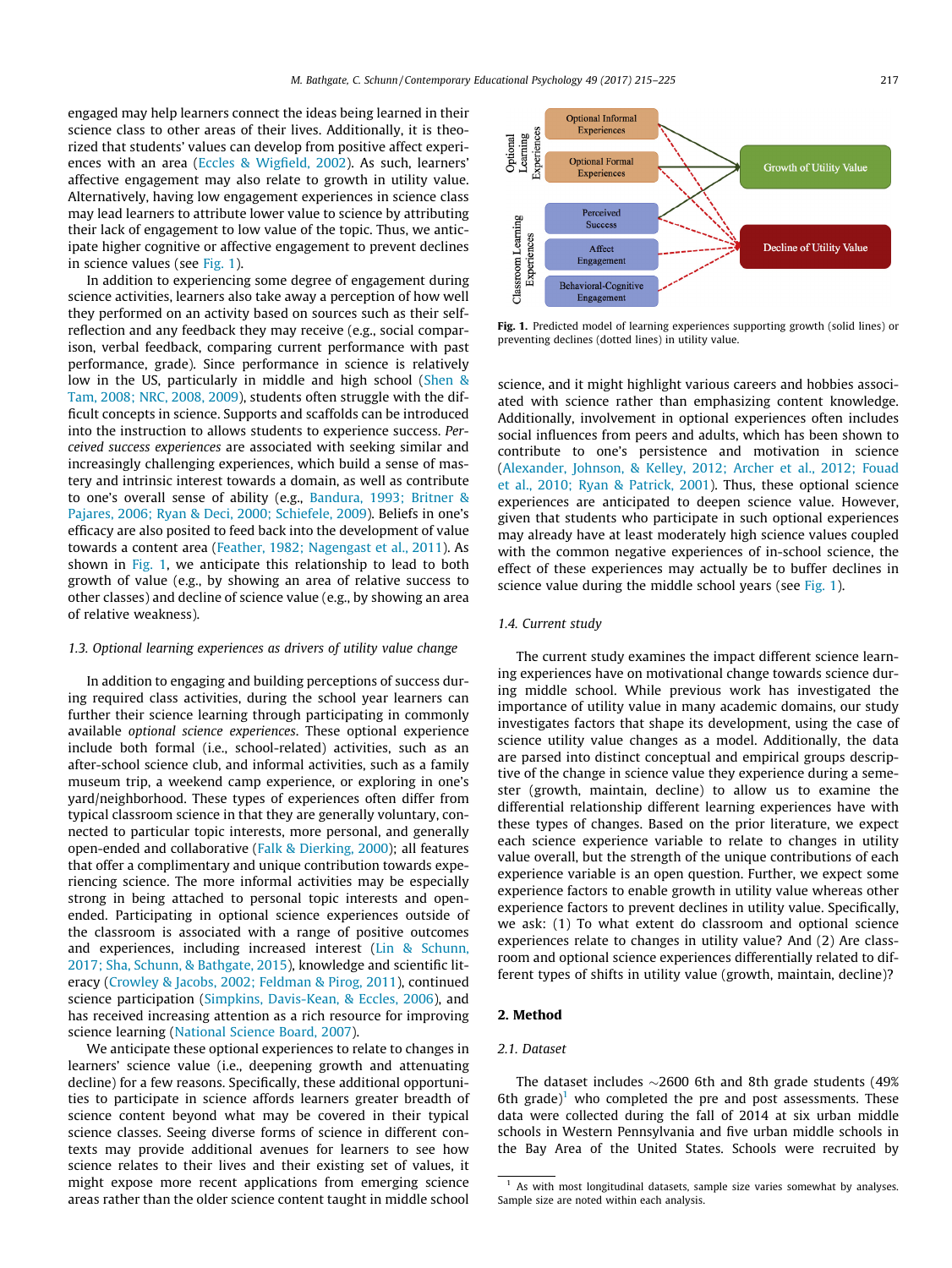contacting middle school science teachers at in-service events, and teachers were offered compensation which varied according to the number of participating classes. From teachers who agreed to participate, schools were selected to span a range of diverse socioeconomic backgrounds as well as types science learning experiences. Specifically, there was a large range in the percentage of students eligible for the free/reduced lunch (24–92%;  $M = 56$ %,  $SD = 24$ %) and ethnic minorities underrepresented in science (36–99%, M = 56%,  $SD = 22\%)$ . The overall sample was composed of equal gender (50%) female) with the following ethnicities represented: 44% Caucasian, 29% African-American, 18% Hispanic/Latino, 10% Asian, 7% Native American/Pacific Islander, and 6% Indian/Middle-Eastern.<sup>2</sup>

In terms of learning experiences included in science instruction, schools varied in the degree of inquiry-based vs. textbook-focused instruction, as well as the topics covered in science class. However, the 6th graders commonly studied topics associated with weather or Earth Science, whereas the 8th graders most commonly studied topics associated with Biology or Ecology.

Finding similar patterns in motivation across such diverse science learning contexts supports the generality of the predictor variables examined here (i.e., that they are not determined by particular optional science learning experiences available in one region or by particular science curricula).

#### 2.2. Measures & procedure

Student perspectives were incorporated in the development of the values, engagement, and perceived success scales through the use of cognitive interviews. During these interviews, middle school students met one-on-one with a member of the research team and were asked to read aloud each item, reword the item in their own words, respond to the item, and provide an explanation for their response. This process was done with 3–6 middle school students per scale construct (e.g., values, engagement). In this way, the validity of the measure was verified (i.e., that each item conceptually reflects what it intends to measure) and any necessary edits were made based on student feedback. The remaining measures did not undergo this procedure (optional science experiences, home resources, family support) because they were fact-based (e.g., asking whether students have done particular activities such as attended a science camp).

Each of these measures has been further validated empirically through the use of exploratory and confirmatory factor analyses (EFA & CFA), showing a single factor structure (except where noted) with good reliability (specific Cronbach alphas are provided for each scale below). Item-response theory (IRT) analyses were also used to confirm items covered a wide range of student levels as well verifying that they provided good item and scale fit. Further information can be found in the Activation Lab Technical Reports (Activation Lab: <http://www.activationlab.org/tools/>).

### 2.2.1. Science values

The eight-item value measure includes items reflecting students' values towards science for both self (e.g., Knowing science helps me understand how the world works: All the time, most of the time, sometimes, never) and society (e.g., Science makes the world a better place to live: YES!, yes, no, NO!;  $a = 0.83$  for both administrations). The YES! To NO! scale has been used in previous work validating these measures for use with middle school students [\(Sha et al., 2015\)](#page-10-0). In the cognitive interviews used in the development of these scales, students preferred and had an easier time interpreting the YES!-NO! scale compared to the scales typically used in adult research: strongly agree to strongly disagree. Further, IRT analyses revealed sensible ordering and spacing in response patterns across the scale options. This measure was given once at the start of the school year (time 1; August-early September) and again at the end of the fall semester (time 2; late December-early January), in line with teachers' availability and scheduling constraints with a large, multi-site data collection effort. See [Fig. 2](#page-4-0) for procedural timeline.

## 2.2.2. Science learning experiences: affective and behavioral-cognitive engagement

Conceptually, the engagement measure consists of affective, behavioral, and cognitive forms. However, use of EFA and CFA across multiple data sets using this measure has empirically shown a two-factor structure to this instrument: (1) Affective engagement and (2) behavioral-cognitive engagement ([Bathgate & Schunn,](#page-9-0) [submitted for publication; Sha, Schunn, & Bathgate, 2012](#page-9-0)). In other words, affective items make up a separate factor, whereas both behavioral and cognitive items load together on a second combined factor. Therefore, separate scale scores are created for affect and behavioral-cognitive engagement. Four affective items ask about students' emotional engagement (e.g., During this activity, I felt excited: YES!, yes, no, NO!) and four behavioral-cognitive items ask about particular behaviors or thought processes a student engages in during an activity (e.g., During this activity, I was busy doing other tasks: YES!, yes, no, NO! [reversed]; During this activity, I was focused on the things we were learning most of the time: YES!, yes, no, NO!). Engagement and perceived success measures (described directly below) were administered together immediately after two science classes throughout the fall semester based on teachers' availability, approximately one month apart. Both affect and behavioral-cognitive items had good reliability across administrations (affect:  $\alpha$  = 0.80,  $\alpha$  = 0.79 across the two days), behavioral-cognitive: from  $\alpha$  = 0.72 to  $\alpha$  = 0.71). For each student, a mean across the two days was computed for each kind of Engagement.

#### 2.2.3. Science learning experiences: perceived success

The six-item perceived success measure asks students' perception of how well they felt they did during an activity in absolute (e.g., During this activity, I did everything well: YES!, yes, no, NO!) and relative terms (e.g., During this activity, I was more successful than everyone else: YES!, yes, no, NO!). It was given at the same time as the engagement survey, at the end of class on two days approximately one month apart. EFAs showed a single factor structure with good reliability across administrations ( $\alpha$  = 0.83 for both days). For each student, a mean across the two days was computed.

#### 2.2.4. Optional formal and informal science experiences

Information about the formal (i.e., school-based) and informal (i.e., outside of school) activities students engaged in throughout the fall semester was gathered via a 12-item scale at the end of the fall semester (two items were removed due to poor fit, resulting in the ten used here). Items asked the frequency with which students did various science-related activities, such as visiting a museum, spending time exploring nature/objects, and talking to others about science (e.g., Have you ever done any of the following? Gone to a science camp: More than once, once, never). Items separated into two factors: Informal experiences (6 items,  $\alpha$  = 0.74) and formal experiences (4 items,  $\alpha$  = 0.74). These two factors will be examined as separate predictors in the models.

#### 2.2.5. Demographic controls

Binary variables are used to control for gender, grade, and ethnicity (separated into minority & non-minority). Gender and <sup>2</sup> Students can have multiple ethnicities, so the total is greater than 100%. ethnicity variables were collected at the end of the data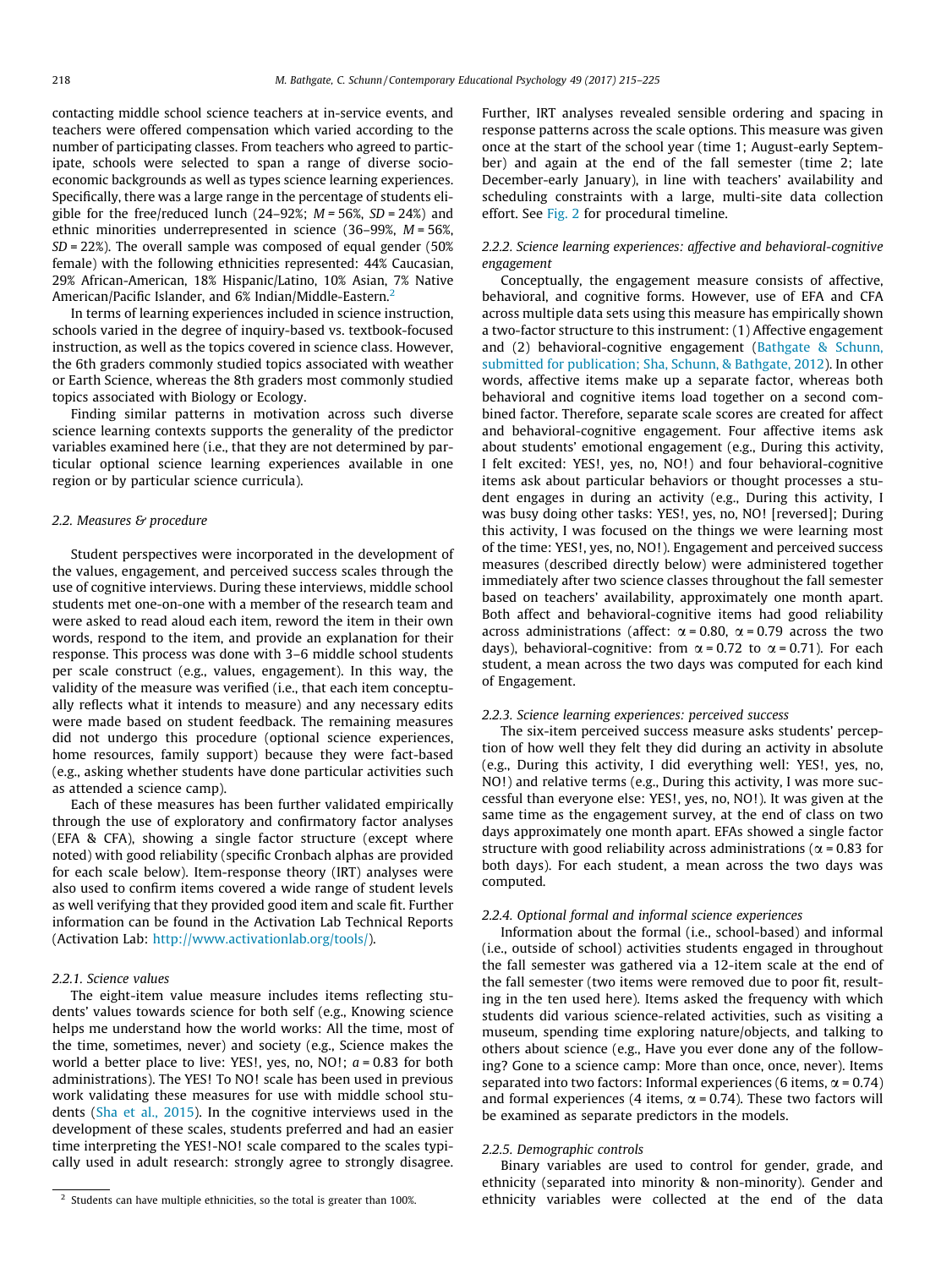<span id="page-4-0"></span>

Fig. 2. Fall data collection timeline.

administration to limit effects of stereotype threat. Grade information was collected from the teacher during survey administration.

A richly resourced home environment that includes access to learning materials, such as dictionaries, websites, and calculators serves not only to provide learners access to these materials, but also to demonstrate the value of these materials by their existing in their family home [\(Pomerantz, Moorman, & Litwack, 2007\)](#page-9-0). As such, we wanted to control for these existing home resources. Since this variable is likely long-standing and not driving particular experiences, we include it as a control variable. For this measure, students provided the frequency of availability of seven particular resources at home, such as a study area, Internet connectivity, and books about science (e.g., Are these things available for use in your home? Study or homework area: Always, most of the time, rarely, never). The seven-item scale has a Cronbach's alpha of 0.73.

Finally, students provided their perceptions of the degree to which they felt their leaning is supported by family members in their home through a five-item measure ( $\alpha$  = 0.78), including perceptions of whether learning was valued in their home (e.g., My learning in school is important to someone in my family: YES!, yes, no, NO!) and whether adults were available to help teach or guide learning (e.g., Someone in my family is interested in teaching me things: YES!, yes, no, NO!). These five items were averaged to form a family support control variable.

#### 3. Results

#### 3.1. Data cleaning & screening

We began with an assessment of correlational structure among the predictors. If the predictor variables are too highly correlated, then it is not possible to tease apart their individual effects. However, the correlations among the predictor variables are all low to moderate (see [Table 1](#page-5-0)). Further, the regression analyses revealed acceptable VIF statistics (i.e., multicollinearity is not a concern).

Next, we addressed distribution issues because they could have a large effect on regression analyses, especially on change scores. First, no extreme outliers (defined as being further from the mean than 3 times the interquartile range) were found in the data ([Tukey, 1977](#page-10-0)). Second, we addressed ceiling or floor effects on the measures for particular students that could limit the possibility of additional change. For example, if a student has a time 1 values mean near the maximum possible, their scores can only decrease at time 2, which could potentially lead to misleading results for students with very extreme scores on either end of the scale. To address this issue, students with a mean values score greater than two standard deviations above or below the mean are not included in the following analyses. This exclusion step resulted in a relatively small loss of data (about 4%).

### 3.2. To what extend does optional science experiences relate to changes in utility value?

Since the data have a nested structure (students are nested within schools), a hierarchical linear regression model (HLM) was conducted to examine the contribution of school-level variance in explaining changes in values (i.e., how much does school membership account for changes in values?). In the fully unconditional model, school membership accounted for  $\sim$ 3% of the changes, but this contribution decreased to  $\sim$ 1% once the control variables (e.g., ethnicity) were added. Since school-level data contributes so little variance, we proceed with the simplified regression analyses, which are more straightforward to interpret, familiar to most readers, and appropriate for the data.

To first examine what predicts overall amount of change in values of time, multiple-regressions were run with students' time 1 values average included in the first step of the regression. For model 0, the baseline model, each predictor was included individually (controlling for time 1 values and control variables). Without considering the potential for confounding experience variables, all predictors were significantly associated with changes in values.<sup>3</sup>

For model 1, all three science classroom experiences (affective engagement, behavioral engagement, perceived success) were included in the second step of the regression, followed by the control variables. Model 2 omits the classroom experiences and instead includes the two optional science experiences in the second step (along with the control variables). Model 3 includes all the variables in one model (initial values in step one of the regression, the remaining variables in the second step). The contrast of model 3 results with model 1 and 2 results reveals that it is important to consider the influences of informal learning experiences to appropriately estimate the influences of school experiences (see [Table 2](#page-5-0)). In addition, there is little substantial shift in Betas (especially in terms of which relationships are significant), showing the

 $3$  Because we are using standardized variables, the absolute size of the weights is not particularly meaningful, nor are the betas between classroom experiences and optional experiences directly comparable because of the differences in scales and sampling methods (i.e., sparse sampling of in-class experiences).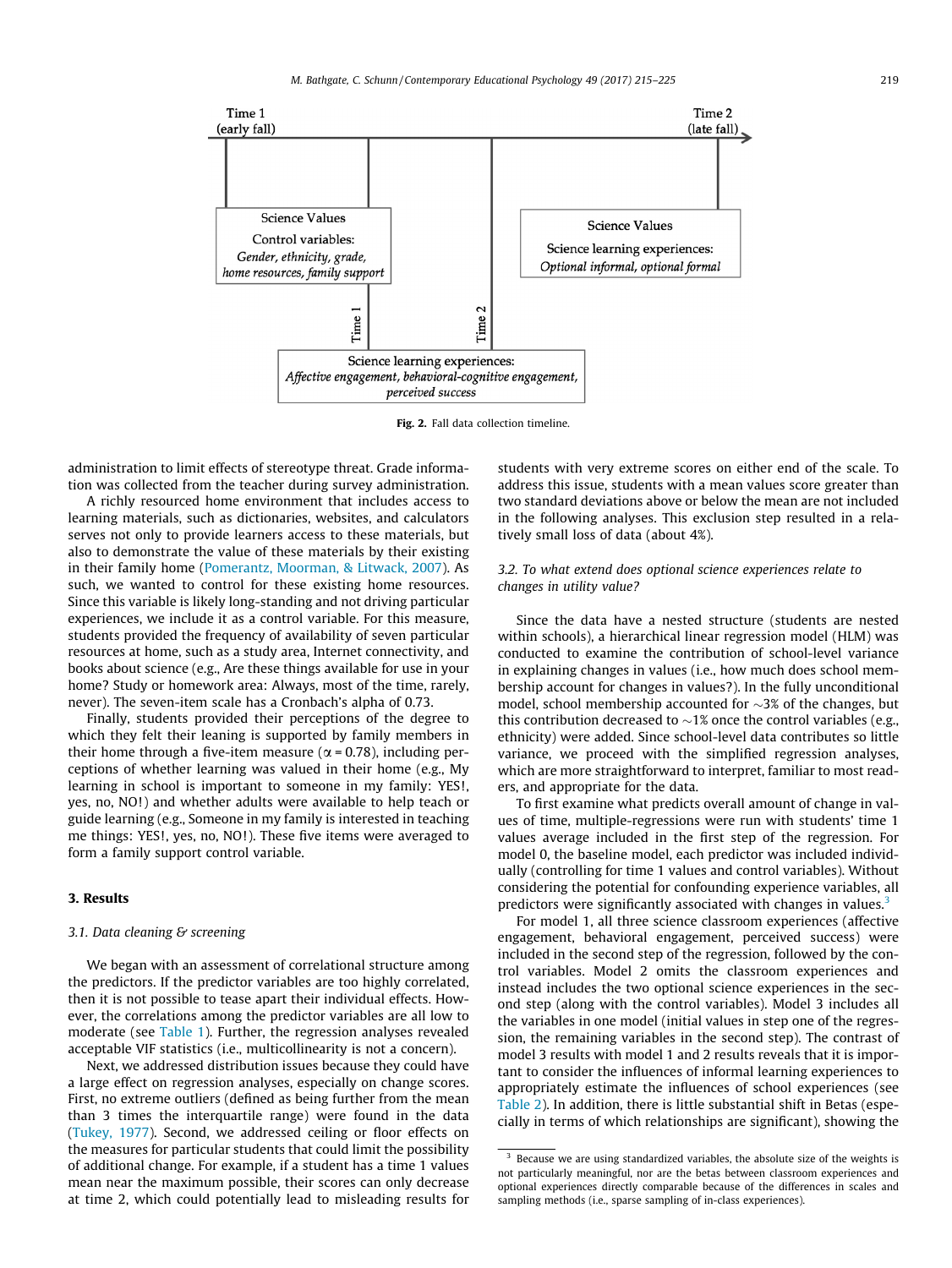#### <span id="page-5-0"></span>Table 1

Means, standard deviations, and intercorrelations of predictor variables.

|                                                                                                | Values     | Affect. Eng. | Beh-cog. Eng. | Perc. Success        | Opt. Informal                | Opt. Formal                             |
|------------------------------------------------------------------------------------------------|------------|--------------|---------------|----------------------|------------------------------|-----------------------------------------|
| М<br>SD                                                                                        | 2.6<br>0.5 | 2.7<br>0.7   | 3.0<br>0.6    | 2.9<br>0.5           | 2.4<br>0.7                   | 1.8<br>0.8                              |
| Correlations<br>Values Time 1<br>Affect Eng.<br>Beh-cog Eng.<br>Perc. Success<br>Opt. Informal |            | 0.32         | 0.23<br>0.54  | 0.20<br>0.41<br>0.40 | 0.31<br>0.23<br>0.13<br>0.16 | 0.13<br>0.11<br>$-0.03$<br>0.10<br>0.50 |

Note. All correlations were statistically significant at  $p < 0.01$  with the exception of formal experiences with behavioral-cognitive engagement, which was  $p = 0.07$ .

#### Table 2

Standardized betas for single-factor regressions, and for multiple regression models for values (time 2) outcome, controlling for home resources, gender, grade, and ethnicity.

| Predictor               | Model 0<br>Single factor | Model 1<br>Classroom experiences | Model 2<br>Optional experiences | Model 3<br>Final Model |
|-------------------------|--------------------------|----------------------------------|---------------------------------|------------------------|
| Time 1 Values           | $0.54$ $\cdots$          | $0.49$ $\cdots$                  | 0.48                            | $0.45$ ***             |
| Affective Eng.          | $0.15$ <sup>***</sup>    | $0.11$ ***                       | $\overline{\phantom{0}}$        | $0.07^{\degree}$       |
| Beh-cog Eng.            | $0.11$ $\cdots$          | 0.03                             | $\overline{\phantom{0}}$        | 0.06                   |
| Perceived Success       | $0.11$ $\cdots$          | $0.07$ <sup>***</sup>            | -                               | 0.05                   |
| Optional Informal       | $0.24$ $\cdots$          | $\overline{\phantom{0}}$         | $0.18$ ***                      | $0.16$ <sup>***</sup>  |
| Optional Formal         | 0.20                     |                                  | $0.12$ $\cdots$                 | $0.13$ ***             |
| Adjusted $R^2$ , Step 2 |                          | 35%                              | 38%                             | 39%                    |

Note: The overall models for each regression were significant at the p < 0.001 level for each step. Adjusted  $R^2$ : Model 1, Step 1 = 0.31; Model 2, Step 1 = 0.31; Model 3, Step 1 = 0.30. Adjusted R-squares for the regressions run in model 0 ranged from 30% to 37%.

 $p < 0.05$ .

 $p < 0.001$ .

results are not produced by overfitting the data or statistical suppression effects.

We see both types of engagement, perceived success, and both types of optional experiences significantly contribute to changes in motivation (holding other variables constant); however, the strength of the relationships varies. Optional experiences are associated with the greatest increases in values, followed by affective engagement, and with behavioral-cognitive engagement and perceived success showing small, but still significant, relationships. In other words, participating in optional learning experiences, both formal and informal, is independently associated with increases in valuing science. The positive emotional experience students have in the classroom also relates to increases in values over time. Finally, the ways students direct their behavior and thoughts towards their science classroom work, and their perceptions of how well they completed this work, are associated with increases in the degree they value science.

The final model (model 3) was replicated for 6th and 8th grade independently to see check for consistency across grades. The pattern of results is similar with two exceptions: Affective engagement significantly predicts changes in utility value only in 6th grade and perceived success is predictive of utility value changes only in 8th grade, although the difference in standardized beta for the latter is quite small (0.03 increase in 8th grade). Otherwise, the results are consistent (i.e., both forms of optional experiences and behavioralcognitive engagement are similarly predictive across grades).

These regression results provide estimates of the overall effects of each predictor on values changes during middle school, but potentially masks asymmetrical relationship with growth vs. declines.

#### 3.3. Generating categories of change: growth, maintain, decline

The next set of analyses separately consider growth and decline relationships by empirically categorizing values changes into three categories (growth, maintain, decline). A half standard deviation  $(1/2$  SD = 0.23) above or below the mean change in values  $(M = -0.01)$  was used as the cut point to group the participants into one of three categories: Grow (growth from pre to post by more than 0.22 on the values measure), decline (decline from pre to post by more than 0.24), maintain (the remaining students). This procedure provided suitable power to each category (i.e., moving to 1 SD would have led to underpowered group sizes), created pragmatically meaningful change outcomes (i.e., less than ½ SD would not be a notable enough shift on our outcome scale), and has been previously argued to be a useful benchmark for meaningful change in self-report measures [\(Norman, Sloan, & Wyrwich,](#page-9-0) [2003\)](#page-9-0). [Table 3](#page-6-0) shows the descriptive statistics for the predictor variables by change category. The time 1 values means are far from floor or ceiling. That is, the decline group were far from the maximum and thus could have also gained, and the grow group were far from the minimum and thus could have dropped. Additionally, there is roughly similar variation on all predictors and subgroups, so there is no issue of restricted range within a group that may limit predictiveness.

## 3.4. Are classroom and optional science experiences differentially related to different types of shifts in utility value?

A multinomial linear regression was run to examine which variables contribute to particular directions of change in values. In other words, which factors influence students' growth or decrease in values during middle school? [Table 4](#page-6-0) shows variables in the model and their respective impacts, accounting for control variables. As the name suggests, multinomial regression analyses allows multiple distinct categories (e.g., growth, maintenance, decline) to be predicted in the same model. One category is set as the reference group against which the other categories are compared. In this instance, students in the maintenance group serve as the reference group.  $e^{B}$  (the exponent of the beta) represents the

 $p < 0.01$ .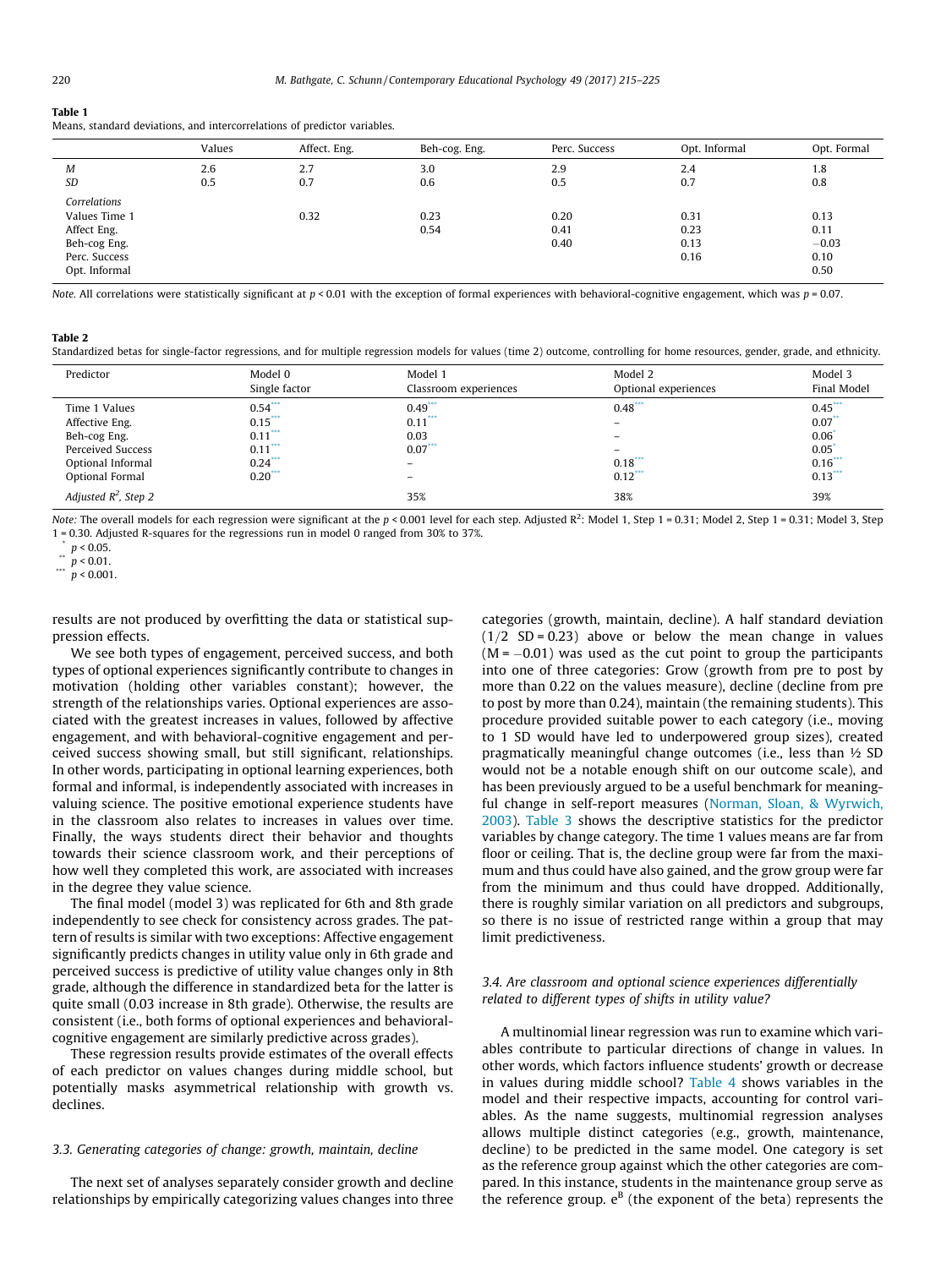<span id="page-6-0"></span>

| Table 3                                                                     |
|-----------------------------------------------------------------------------|
| Means and standard deviations for each predictor by values change category. |

|                                | Grow      |     | Maintain   |     | Decline   |     |
|--------------------------------|-----------|-----|------------|-----|-----------|-----|
|                                | М         | SD  | М          | SD  | М         | SD  |
| Time 1 Values                  | 2.5       | 0.6 | 2.7        | 0.5 | 2.8       | 0.6 |
| Affective Eng.                 | 2.7       | 0.7 | 2.7        | 0.6 | 2.7       | 0.6 |
| Beh-cog Eng.                   | 3.0       | 0.6 | 3.0        | 0.5 | 3.0       | 0.6 |
| Perceived Success              | 3.0       | 0.5 | 2.9        | 0.5 | 2.9       | 0.5 |
| Optional Informal <sup>a</sup> | 2.5       | 0.7 | 2.3        | 0.7 | 2.2       | 0.7 |
| Optional Formal <sup>a</sup>   | 1.9       | 0.8 | 1.7        | 0.7 | 1.6       | 0.7 |
| Total N (% of total)           | 701 (30%) |     | 1094 (46%) |     | 559 (24%) |     |

<sup>a</sup> All scales are 4-point scales with the exception of optional experiences, which are on a 3-point scale.

#### Table 4

Multinomial logistic regression results for directional changes in science values from time 1 to time 2.

| Predictor       | Enable<br>growth<br>$e^{B}$ | Prevent<br>decline<br>$e^{B}$ | Statistical significance of difference<br>between effect on growth vs. decline |
|-----------------|-----------------------------|-------------------------------|--------------------------------------------------------------------------------|
| Affective Eng.  | 1.00                        | 1.27                          |                                                                                |
| Beh-Cog Eng.    | 1.01                        | 1.22                          |                                                                                |
| Perceived       | $1.12^{+}$                  | 1.09                          |                                                                                |
| <b>Success</b>  |                             |                               |                                                                                |
| Optional        | $1.23$ <sup>**</sup>        | 147                           |                                                                                |
| Informal        |                             |                               |                                                                                |
| Optional Formal | 1 44                        | 1.02                          |                                                                                |
|                 |                             |                               |                                                                                |

Note: Nagelkerke pseudo  $R^2$  = 0.26.

 $p < 0.20$ .

 $p < 0.05$ .

 $\frac{m}{n}$  p < 0.01.

 $p < 0.001$ .

odds ratio for each predictor variable. In other words, these columns show the quantitative effect an increase/decrease in a predictor variable has on a students' likelihood of being classified in the growth/decline category relative to the maintenance category. For the growth column, the  $e^B$  represents the degree to which a unit change in a predictor variable changes the likelihood of a student being in the maintenance category, holding all other variables in the model constant. Lower numbers represent greater likelihood of being categorized in the reference group (maintenance category); numbers close to or above 1 represent an increased likelihood of being categorized in the growth group (i.e., a predictor deepen one's values). For the decline column,  $e^B$  represents the degree to which a unit change in a predictor variable changes the likelihood of students being in the maintenance group relative to the decline group. In this case, higher numbers represent an attenuation of motivational loss (i.e., increase the likelihood of being in the maintenance vs. the decline group<sup>4</sup>).

As a concrete example, Table 4 shows that for every unit increase in affective engagement, a student is 25% (1.25 times) more likely to be classified in the maintenance category as opposed to the decline category (holding all other variables constant). However, changes in affective engagement do not increase the likelihood of students being classified in the growth category, relative to the maintain category. In other words, increases in affective engagement are associated with an attenuation of decreases in values, but not associated with a deepening of values. That is, positive emotional classroom experiences can buffer against losing science value, but it does not necessarily increase science values.

Overall, the variables predicting changes in values show more differences than similarities in predicting growth versus decline groups. In fact, there was only one common significant predictor: More optional informal experiences lead to a decrease in falling into the decline category (i.e., it attenuates a loss of values) and an increased likelihood of falling into the growth category (i.e., it deepens values). For the growth group, optional formal experiences and perceived success (marginally) in science also increase the likelihood of falling into the growth category. For students declining in values, both affective and behavioral-cognitive engagement also had a supportive impact, buffering against the likelihood of falling into the decline category.

However, not all of the predictors' effects are significantly different from each other by category. That is, a predictor may or may not have a significantly different impact on growth than it does on decline. To formally test the differences in size of  $e^B$ between growth and decline groups for each predictor variable, we used an approach provided by [Cumming \(2009\)](#page-9-0) and [Finch &](#page-9-0) [Cumming, 2009.](#page-9-0) This approach examines the degree of overlap in the confidence intervals for each  $e^{B}$ as calculated using a bias corrected bootstrap technique (1000 re-samples). If the confidence intervals for across the two groups overlap by less than 50%, the two e<sup>B</sup>are considered significantly different from each other; varying the size of the confidence interval produced more precise pvalues regarding differences. In this case, two variables show significant differences in the strength of relationships for their effect on growth vs. decline categorization: Affective engagement and optional formal experiences. In other words, having positive emotional classroom experiences has a significantly different relationship to growth than it does to decline categorization (in addition to appearing to be qualitatively different). Optional formal experiences shows the opposite effect, having a significantly different relationship to deepening science values relative to its effect on buffering against decline (in addition to appearing to be qualitatively different).

Since the analysis of differences in predictive strength has reduced power, trend-level differences were also examined. The patterns for behavioral-cognitive engagement and optional informal experiences were trending towards significance  $(p < 0.20)$ , suggesting greater effects of each on attenuating decline than supporting growth. Only perceived success showed no hint of a distinctive relationship between growth or decline in values.

#### 3.5. Continuous versus categorical change

[Table 5](#page-7-0) shows the impact of each predictor across continuous change, enabling growth, and preventing decline outcomes. For the growth columns, positive predictors are those that deepen motivation (i.e., increase the likelihood of a student being in the growth group relative to maintenance) and for the decline column,

 $p < 0.08$ .

 $4$  A 1/x transformation was applied to the Decline  $e^B$  output for each predictor in order to make the  $e^B$  magnitudes more easily comparable across the growth and decline categories.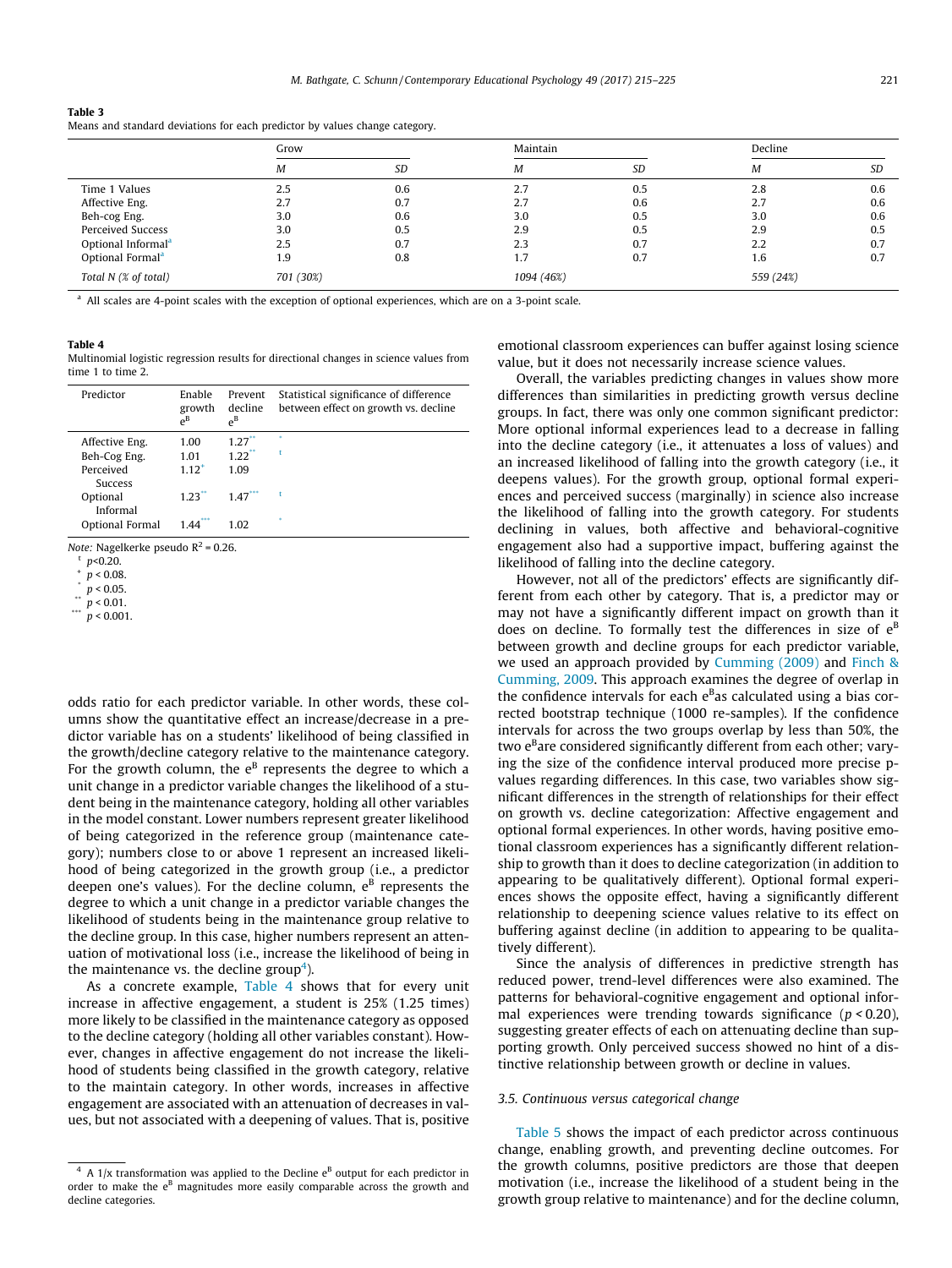| Multiple Regression Method |        |               |                        |  |  |  |
|----------------------------|--------|---------------|------------------------|--|--|--|
| Predictor                  | Linear | Multinomial   |                        |  |  |  |
|                            | All    | Enable Growth | <b>Prevent Decline</b> |  |  |  |
| Affective Eng.             | ***    |               | **                     |  |  |  |
| Beh-Cog Eng.               | $***$  |               | $***$                  |  |  |  |
| Perceived Success          | $\ast$ | $^{+}$        |                        |  |  |  |
| Optional Informal          | ***    | $***$         | ***                    |  |  |  |
| Optional Formal            | ***    | ***           |                        |  |  |  |

#### <span id="page-7-0"></span>Table 5

Patterns of impact of all variables for growth and decline groups (relative to maintenance group) for science values.

Notes: Time 1 (for multinomial regressions) and control variables (for both) are included in the models but are not shown in the table.  $\phi$  < 0.08,  $\phi$  < 0.05,  $\phi$  < 0.01,  $\phi$  < 0.001; thick borders indicate significant difference in the influence of a variable across growth and decline categories and the dotted border indicates trend level differences at  $p < 0.10$ .

positive predictors are those that attenuate the loss of motivation (i.e., increase the likelihood of a student being in the maintenance group relative to the decline group).

For the multiple linear regression, we see all variables significantly predicting changes in values. However, these effects are not consistent in their influence on patterns of growth vs. decline. In four instances, there are trends where a predictor significantly influences one pattern and not the other: both types of engagement, perceived success, and optional formal experiences. In the cases of affective engagement and optional formal experiences, the effect of these variables is statistically different across categories. The only completely consistent results were for the predictiveness of optional informal experiences.

#### 4. Discussion

4.1. Which factors are most strongly associated with changes in utility values?

Looking across the analyses of the relationship between various aspects of science learning experiences and changes in utility value towards science, our results show that factors previously found to be associated with other science motivational variables (e.g., interest) (e.g., [Renninger & Bachrach, 2015; Linnenbrink & Pintrich,](#page-9-0) [2003; Ainley, 2012\)](#page-9-0) are all found to be actively associated with changes utility value towards science, albeit in varied ways. These results further contribute to the motivation and science education literatures by examining these experience factors simultaneously in the model to show they each contribute above and beyond the other, even though many of the experience factors are correlated with one another. Thus, it is unlikely that relationships to changes in values are indirect/mediated relationships (e.g., perceived success producing higher affective engagement which in turn alone leads to changes in values). It should also be noted that these analyses are correlational in nature and additional design and research is needed to draw causal claims on these relationships.

More concretely, these finding suggest that having a multifaceted learning environment that encourages both emotional and behavioral-cognitive engagement is especially supportive for the child; having high levels of only one or the other form of engagement does not provide large effects on coming to appreciate the value of science, although supporting either is beneficial. Similarly, learners' perceptions of success are contributing additional variance beyond engagement effects. Although perceived success and engagement are moderately correlated, the correlations are sufficiently modest that learners often are emotionally or cognitively-behaviorally engaged without feeling successful in their experience (and vice versa); but having both engagement and perceived success appear to lead to growth in values. In addition to showing that multiple dimensions of classroom experiences each contribute to changes in valuing science, the current data shows that optional science experiences also play an important role beyond just the classroom experiences: participating in optional informal and formal science experiences each offer a unique positive relationship with utility value, even after accounting for differences in classroom experiences. Or considered from the perspective of optional science learning and its likely connection to other home factors, differences in classroom experiences were associated with changes in value even after controlling for differences in optional formal and informal learning experiences.

#### 4.2. Do different factors matter for growth vs. decline of value?

A further contribution of this study is the novel investigation of whether factors are differentially related to the growth of utility value and the prevention of its loss during middle school. These types of asymmetric contributions cannot be investigated using the more traditional linear regression approach. Comparing the results of the category regressions (multinomial linear regressions) with the results of the linear regressions shows several notable differences (see Table 5). Each significant linear regression predictor also had a corresponding multinomial regression predictor for either growth or decline, but often not for both growth and decline (see Table 5). For example, in the linear regression, participating in optional formal experiences is strongly associated with growth in values; however, if we examine the multinomial regression, we see that this effect is not uniform, but is dependent on the direction of change (i.e., formal experiences deepen values, but does not buffer against decline).

These patterns give us insight into the nature of the relationship of each of these factors with changes in utility value. For example, we have evidence that both types of engagement are associated with a prevention of declining utility value, but not with enabling growth. Why do we see these varied relationships with engagement? We offer a possible mechanistic explanation of these effects. Many learners enter middle school with an openness towards science (i.e., they are not disinterested or disengaged with it), but subsequently experience classroom learning that is lackluster: the classroom structure is overly teacher-centered and scripted, often devoid of application or authentic experiences, and promotes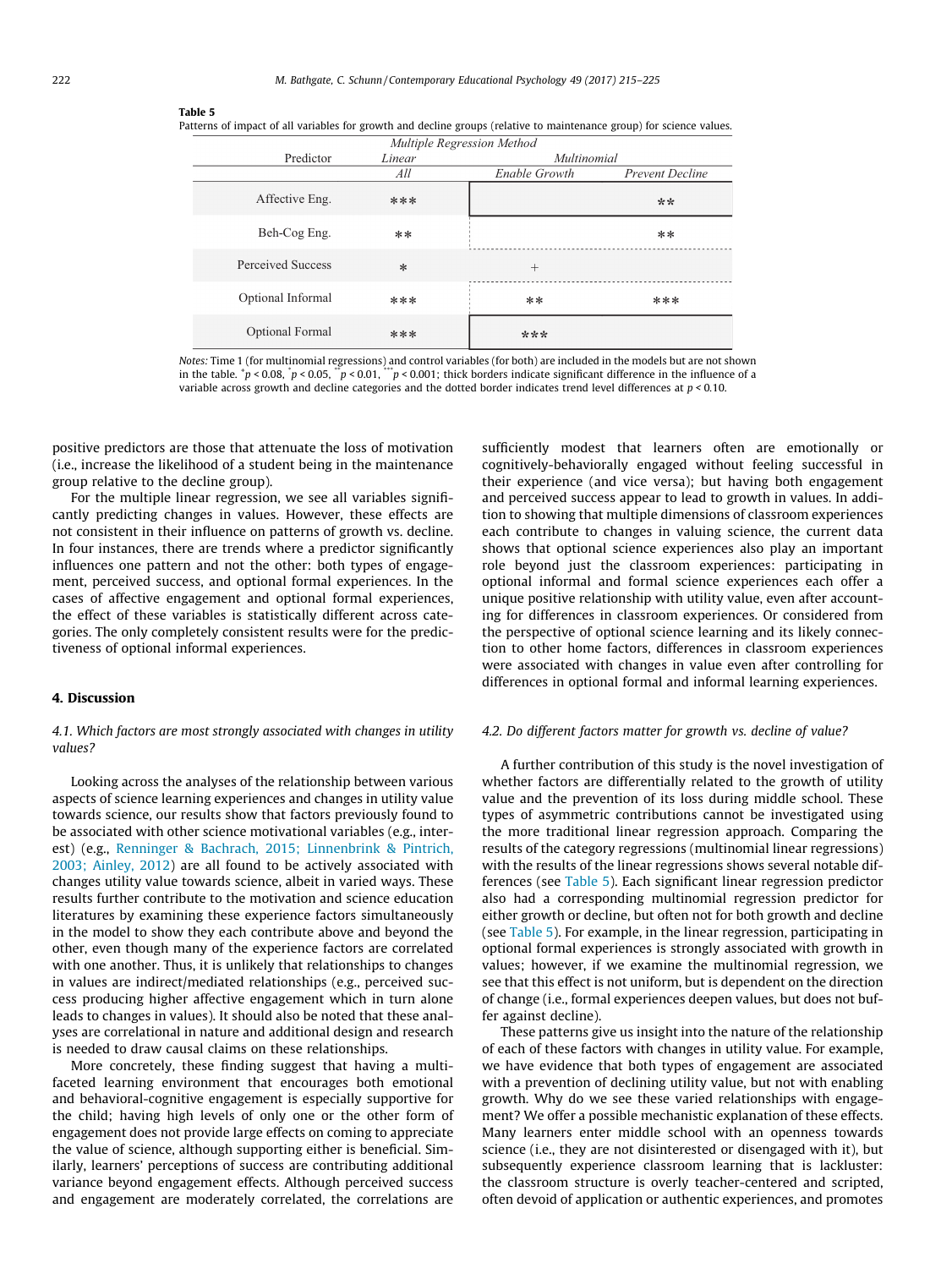<span id="page-8-0"></span>more rote memorization practices (e.g., [Chi, 2009; Lemke, 1990\)](#page-9-0). These common teaching practices likely undermine (or at least not promote) the utility value of science, leading towards decline. However, not all students have a negative experience, and how students experience these classroom activities (i.e., their affective and behavioral-cognitive engagement) may serve as a preventative measure against this decline. This explanation would account for why the effect of engagement is only found in the decline vs. maintenance comparison. Additional research will be needed to further test this explanation.

Perceived success shows only a small relationship with growth in utility value (relative to maintain), suggesting it is not strongly associated with these categorical changes in utility value in a distinct way. However, when used in a linear regression, perceived success did account for increases in value. One possible explanation for this weaker relationship (in both the linear regression and the logistic regression) is that perceived success has an indirect relationship with utility value through changes in interest or changes in competency beliefs. For example, as a student perceives themselves as repeatedly successful in science activities, they may find themselves more interested in the content being taught and, in turn, find a sense of value of science in their lives. There is some evidence for the connection of interest and value through prior work establishing the co-existence of these motivations (e.g., [Bathgate et al., 2014](#page-9-0)) and the theoretical link between them ([Eccles et al., 1983; Wigfield & Eccles, 2000](#page-9-0)).

Optional informal experiences is the most consistently predictive factor, associated with both increased likelihood of utility value growth and attenuation of decline. That is, additional informal experiences are consistently beneficial, which is reflected in the benefit of informal experiences in much of the literature (e.g., [Dabney et al.,](#page-9-0) [2012; Maltese et al., 2014\)](#page-9-0). One possible explanation for growth effects is that informal experiences provide learners with a range of science content and activities that provide diversity of science content and provide examples of the application of how science can be applied to their lives, which in turn, relate to changes in their utility value. In terms of preventing decline, learners whose classroom teaching is relatively poor (e.g., little active learning, presented poorly) are afforded a counterpoint through these informal experiences that often vary from classroom teaching in content, setting, structure, and format. That is, these experiences may buffer against the loss of value under these poorer circumstances.

By contrast, optional formal experiences are not associated with maintenance of utility value (relative to decline), but have a relatively strong relationship with growth (relative to maintain). Why do we only see the benefit of optional formal experiences only for growth in utility value? A tentative explanation involves the consistency of the school setting with the formal optional experiences: Learners who are already having a negative formal science experiences may not have opportunities benefit from experiencing additional activities within that same setting (e.g., with potentially the same teachers and peers), whereas students who are already having a positive school science experience may benefit from additional activities within that environment. This pattern of effects is different from the more consistent benefits of optional informal experiences because those experiences are not connected to school science learning resources. Further research is needed to follow-up on these hypothesized explanations.

Another aspect needing additional results relates to the frequency rather than quality of the optional experience data. The content, activities, and structure of these kinds of environments among informal spaces is highly varied [\(Dierking, Falk, Rennie,](#page-9-0) [Anderson, & Ellenbogen, 2003; Renninger, 2007](#page-9-0)), and it is likely that the relative benefits of the optional experiences will vary across programs. However, because of this large variation, precisely measuring the type and quality of these experiences across a large and varied data set is difficult. This challenge is accentuated by the current methodological constraint of retroactively asking students about the quality of these optional experiences via a survey administered in their science classes rather than having the opportunity to measure experiences as they occurred. Nonetheless, despite the strong potential of moderating effects of the degree of engagement and perceived success within these optional learning experiences, the current study did find large effects for just the simple amounts of participation in optional formal and informal experiences.

#### 4.3. Implications and future directions

For researchers and practitioners, the current work makes clear that change in motivation is not a single outcome, but rather can and should be divided into enabling growth and preventing declines. For researchers, the asymmetrical drivers of growth and decline could help account for differences in findings across studies. In some contexts, the population may already be high at pretest and thus preventing the decline is the primary possible outcome, whereas in other contexts, the population may be quite low at pretest and thus enabling growth is the primary possible outcome. This conceptual distinction in growth is likely to be important for motivational change in academic learning beyond science, since the affordances and challenges of school experiences and optional learning experiences are likely general ([Dierking et al., 2003](#page-9-0)). However, future research is required to examine the mechanisms behind the differential effects on growth vs. decline of utility values.

Specific to practitioners, thinking about changes in motivation in terms of growth and decline creates pragmatic opportunities to differentiate intervention by context, and the specific findings of the current study clearly indicate which kinds of experiences are likely to have larger effects in supporting growth vs. preventing decline. Educators could easily use short surveys to characterize their students (or subsets of their students) as those who need to grow vs. those who need to be supported against waning values. By focusing on different forms of engagement, perceived success, and optional science experiences, there is the opportunity to selectively focus on promoting growth and maintenance of utility value. For example, directing learners towards optional informal experiences may help them choose to participate in additional experiences that afford opportunities for the practical application of science. Additionally, selecting activities that afford student input (e.g., discussions; student-centered activities), are topically related to broadly interesting content, and are relatable to students' daily lives (i.e., shows application to real-life problems) have been found to support students' engagement ([Jang, 2008; Smart & Marshall, 2013; Chin &](#page-9-0) [Osborne, 2008; Hulleman, Godes, Hendricks, & Harackiewicz,](#page-9-0) [2010](#page-9-0)). Finally, by allowing learners multiple opportunities to practice a skill or to demonstrate knowledge (as opposed to the more typical single test per unit structure) creates a setting that supports learners' perceptions of success. We provide evidence that each of these factors is related to changes in utility value towards science and is, subsequently, a possible area for intervention.

#### Acknowledgements

This work was supported by the National Science Foundation [DRL-1348468].

#### References

[Ainley, M. \(2012\). Students' interest and engagement in classroom activities. In](http://refhub.elsevier.com/S0361-476X(17)30023-1/h0005) [Handbook of research on student engagement](http://refhub.elsevier.com/S0361-476X(17)30023-1/h0005) (pp. 283–302). US: Springer.

[Ainley, M., & Ainley, J. \(2011\). Student engagement with science in early](http://refhub.elsevier.com/S0361-476X(17)30023-1/h0010) [adolescence: The contribution of enjoyment to students' continuing interest](http://refhub.elsevier.com/S0361-476X(17)30023-1/h0010) in learning about science. [Contemporary Educational Psychology, 36](http://refhub.elsevier.com/S0361-476X(17)30023-1/h0010)(1), 4–12.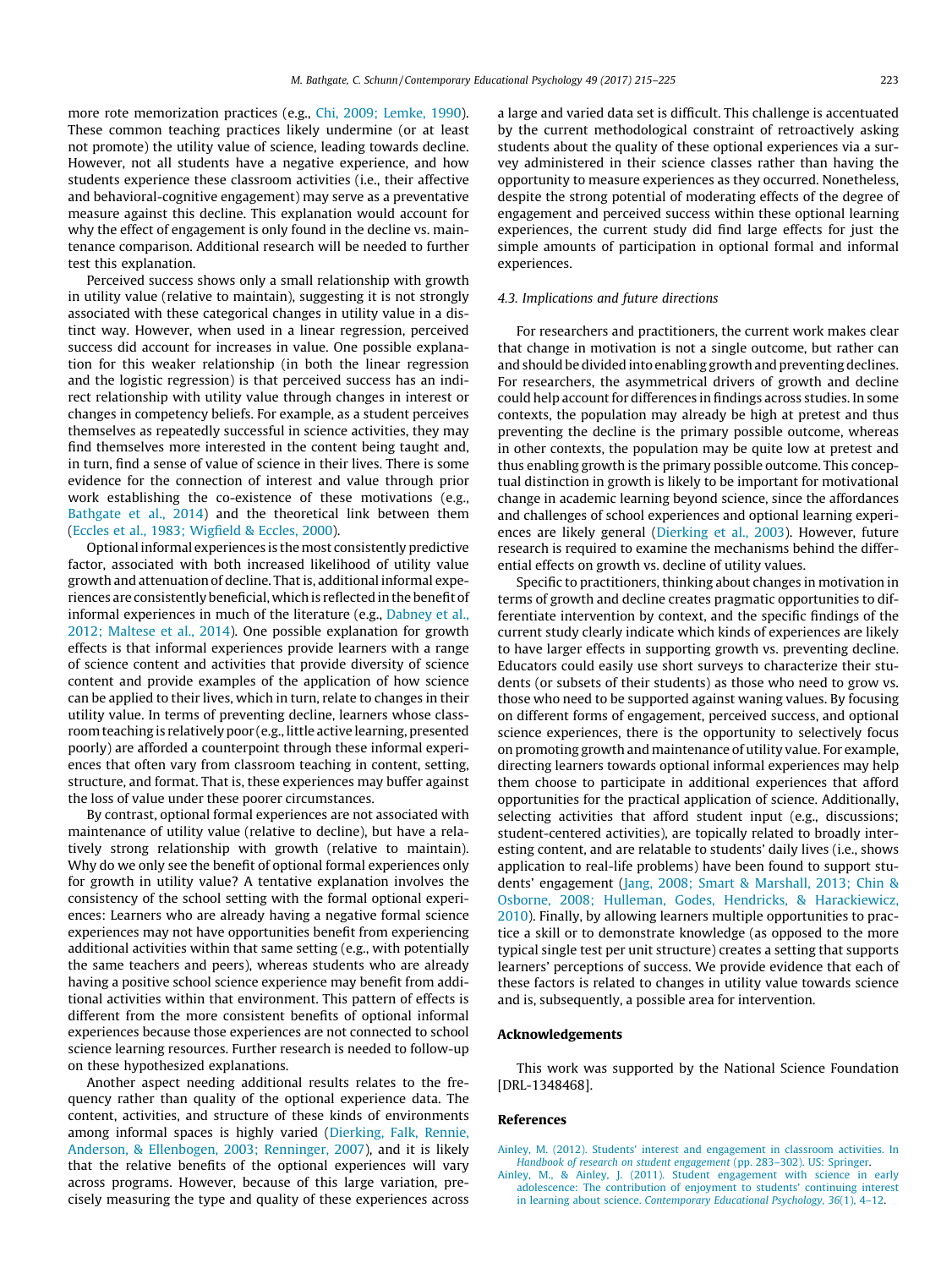- <span id="page-9-0"></span>[Alexander, J. M., Johnson, K. E., & Kelley, K. \(2012\). Longitudinal analysis of the](http://refhub.elsevier.com/S0361-476X(17)30023-1/h0015) [relations between opportunities to learn about science and the development of](http://refhub.elsevier.com/S0361-476X(17)30023-1/h0015) [interests related to science.](http://refhub.elsevier.com/S0361-476X(17)30023-1/h0015) Science Education, 96(5), 763–786.
- [Archer, L., DeWitt, J., Osborne, J., Dillon, J., Willis, B., & Wong, B. \(2012\). Science](http://refhub.elsevier.com/S0361-476X(17)30023-1/h0020) [aspirations, capital, and family habitus: How families shape children's](http://refhub.elsevier.com/S0361-476X(17)30023-1/h0020) [engagement and identification with science.](http://refhub.elsevier.com/S0361-476X(17)30023-1/h0020) American Educational Research Journal, 49[\(5\), 881–908](http://refhub.elsevier.com/S0361-476X(17)30023-1/h0020).
- [Azevedo, R. \(2015\). Defining and measuring engagement and learning in science:](http://refhub.elsevier.com/S0361-476X(17)30023-1/h0025) [Conceptual, theoretical, methodological, and analytical issues.](http://refhub.elsevier.com/S0361-476X(17)30023-1/h0025) Educational [Psychologist, 50](http://refhub.elsevier.com/S0361-476X(17)30023-1/h0025)(1), 84–94.
- [Bandura, A. \(1993\). Perceived self-efficacy in cognitive development and](http://refhub.elsevier.com/S0361-476X(17)30023-1/h0030) functioning. [Educational Psychologist, 28](http://refhub.elsevier.com/S0361-476X(17)30023-1/h0030)(2), 117–148.
- Bandura, A. (1997). [Self-efficacy: The exercise of control](http://refhub.elsevier.com/S0361-476X(17)30023-1/h0035). New York: Freeman
- Bathgate, M. E., & Schunn, S. D. (2017). Key characteristics of science learning experiences: Influences of engagement and perceived success on science motivation and content learning (submitted for publication).
- [Bathgate, M. E., Schunn, C. D., & Correnti, R. \(2014\). Children's motivation toward](http://refhub.elsevier.com/S0361-476X(17)30023-1/h0050) [science across contexts, manner of interaction, and topic.](http://refhub.elsevier.com/S0361-476X(17)30023-1/h0050) Science Education, 98 [\(2\), 189–215.](http://refhub.elsevier.com/S0361-476X(17)30023-1/h0050)
- [Beghetto, R. \(2007\). Factors associated with middle and secondary students'](http://refhub.elsevier.com/S0361-476X(17)30023-1/h0055) perceived science competence. [Journal of Research in Science Teaching, 44](http://refhub.elsevier.com/S0361-476X(17)30023-1/h0055)(6), [800–814](http://refhub.elsevier.com/S0361-476X(17)30023-1/h0055).
- [Bong, M. \(2001\). Role of self-efficacy and task-value in predicting college students'](http://refhub.elsevier.com/S0361-476X(17)30023-1/h0060) [course performance and future enrollment intentions.](http://refhub.elsevier.com/S0361-476X(17)30023-1/h0060) Contemporary [Educational Psychology, 26](http://refhub.elsevier.com/S0361-476X(17)30023-1/h0060)(4), 553–570.
- [Britner, S. L., & Pajares, F. \(2006\). Sources of science self-efficacy beliefs of middle](http://refhub.elsevier.com/S0361-476X(17)30023-1/h0065) school students. [Journal of Research in Science Teaching, 43](http://refhub.elsevier.com/S0361-476X(17)30023-1/h0065)(5), 485–499.
- [Bryan, R. R., Glynn, S. M., & Kittleson, J. M. \(2011\). Motivation, achievement, and](http://refhub.elsevier.com/S0361-476X(17)30023-1/h0070) [advanced placement intent of high school students learning science.](http://refhub.elsevier.com/S0361-476X(17)30023-1/h0070) Science Education, 95[\(6\), 1049–1065.](http://refhub.elsevier.com/S0361-476X(17)30023-1/h0070)
- [Chi, M. T. \(2009\). Active-constructive-interactive: A conceptual framework for](http://refhub.elsevier.com/S0361-476X(17)30023-1/h0075) [differentiating learning activities.](http://refhub.elsevier.com/S0361-476X(17)30023-1/h0075) Topics in Cognitive Science, 1(1), 73–105.
- [Chin, C., & Osborne, J. \(2008\). Students' questions: A potential resource for teaching](http://refhub.elsevier.com/S0361-476X(17)30023-1/h0080) and learning science. [Studies in Science Education, 44](http://refhub.elsevier.com/S0361-476X(17)30023-1/h0080)(1), 1–39.
- [Cole, J. S., Bergin, D. A., & Whittaker, T. A. \(2008\). Predicting student achievement for](http://refhub.elsevier.com/S0361-476X(17)30023-1/h0085) [low stakes tests with effort and task value.](http://refhub.elsevier.com/S0361-476X(17)30023-1/h0085) Contemporary Educational [Psychology, 33](http://refhub.elsevier.com/S0361-476X(17)30023-1/h0085)(4), 609–624.
- [Crowley, K., & Jacobs, M. \(2002\). Islands of expertise and the development of family](http://refhub.elsevier.com/S0361-476X(17)30023-1/h0090) [scientific literacy. In G. Leinhardt, K. Crowley, & K. Knutson \(Eds.\),](http://refhub.elsevier.com/S0361-476X(17)30023-1/h0090) Learning conversations in museums[. Mahwah, NJ: Lawrence Erlbaum Associates](http://refhub.elsevier.com/S0361-476X(17)30023-1/h0090).
- [Cumming, G. \(2009\). Inference by eye: Reading the overlap of independent](http://refhub.elsevier.com/S0361-476X(17)30023-1/h0095) confidence intervals. [Statistics in Medicine, 28](http://refhub.elsevier.com/S0361-476X(17)30023-1/h0095), 205–220.
- [Dabney, K. P., Tai, R. H., Almarode, J. T., Miller-Friedmann, J. L., Sonnert, G., Sadler, P.](http://refhub.elsevier.com/S0361-476X(17)30023-1/h0100) [M., & Hazari, Z. \(2012\). Out-of-school time science activities and their](http://refhub.elsevier.com/S0361-476X(17)30023-1/h0100) [association with career interest in STEM.](http://refhub.elsevier.com/S0361-476X(17)30023-1/h0100) International Journal of Science [Education, 2](http://refhub.elsevier.com/S0361-476X(17)30023-1/h0100)(1), 63–79.
- Deci, E. L., & Ryan, R. M. (1985). [Intrinsic motivation and self-determination in human](http://refhub.elsevier.com/S0361-476X(17)30023-1/h0105) behavior[. New York: Plenum.](http://refhub.elsevier.com/S0361-476X(17)30023-1/h0105)
- [Dierking, L. D., Falk, J. H., Rennie, L., Anderson, D., & Ellenbogen, K. \(2003\). Policy](http://refhub.elsevier.com/S0361-476X(17)30023-1/h0110) [statement of the ''informal science education](http://refhub.elsevier.com/S0361-476X(17)30023-1/h0110)" [ad hoc committee.](http://refhub.elsevier.com/S0361-476X(17)30023-1/h0110) Journal of [Research in Science Teaching, 40](http://refhub.elsevier.com/S0361-476X(17)30023-1/h0110)(2), 108–111.
- [Durik, A. M., Shechter, O. G., Noh, M., Rozek, C. S., & Harackiewicz, J. M. \(2015\).](http://refhub.elsevier.com/S0361-476X(17)30023-1/h0115) [Motivation & Emotion, 39](http://refhub.elsevier.com/S0361-476X(17)30023-1/h0115), 104
- [Durik, A. M., Vida, M., & Eccles, J. S. \(2006\). Task values and ability beliefs as](http://refhub.elsevier.com/S0361-476X(17)30023-1/h0120) [predictors of high school literacy choices: A developmental analysis.](http://refhub.elsevier.com/S0361-476X(17)30023-1/h0120) Journal of [Educational Psychology, 98](http://refhub.elsevier.com/S0361-476X(17)30023-1/h0120)(2), 382.
- [Eccles, J. S., Adler, T. F., Futterman, R., Goff, S. B., Kaczala, C. M., Meece, J. L., &](http://refhub.elsevier.com/S0361-476X(17)30023-1/h0125) [Midgley, C. \(1983\). Expectancies, values, and academic behaviors. In J. T. Spence](http://refhub.elsevier.com/S0361-476X(17)30023-1/h0125) (Ed.), [Achievement and achievement motivation](http://refhub.elsevier.com/S0361-476X(17)30023-1/h0125) (pp. 75–146). San Francisco, CA: [W. H. Freeman](http://refhub.elsevier.com/S0361-476X(17)30023-1/h0125).
- [Eccles, J. S., & Wigfield, A. \(2002\). Motivational beliefs, values, and goals.](http://refhub.elsevier.com/S0361-476X(17)30023-1/h0130) Annual
- [Review of Psychology, 53](http://refhub.elsevier.com/S0361-476X(17)30023-1/h0130)(1), 109–132. [Eccles, J., Wigfield, A., Harold, R. D., & Blumenfeld, P. \(1993\). Age and gender](http://refhub.elsevier.com/S0361-476X(17)30023-1/h0135) [differences in children's self-and task perceptions during elementary school.](http://refhub.elsevier.com/S0361-476X(17)30023-1/h0135) [Child Development, 64](http://refhub.elsevier.com/S0361-476X(17)30023-1/h0135)(3), 830–847.
- Falk, J. H., & Dierking, L. D. (2000). [Learning from museums: Visitor experiences and the](http://refhub.elsevier.com/S0361-476X(17)30023-1/h0140) making of meaning[. Chicago: Altamira Press.](http://refhub.elsevier.com/S0361-476X(17)30023-1/h0140)
- [Feather, N. T. \(1982\). Expectancy-value approaches: Present status and future](http://refhub.elsevier.com/S0361-476X(17)30023-1/h0145) directions. In N. T. Feather (Ed.), [Expectations and actions: Expectancy-value](http://refhub.elsevier.com/S0361-476X(17)30023-1/h0145) models in psychology [\(pp. 395–420\). Hillsdale, NJ: Erlbaum](http://refhub.elsevier.com/S0361-476X(17)30023-1/h0145).
- Feldman, A., & Pirog, K. (2011). Authentic science research in elementary school after-school science clubs. Journal of Science Educational Technology, 20, 494–507. <http://dx.doi.org/10.1007/s10956-011-9305-4>.
- Finch, S., & Cumming, G. (2009). Putting research in context: Understanding confidence intervals from one or more studies. Journal of Pediatric Psychology, 34, 903–916. [http://dx.doi.org/10.1093/jpepsy/jsn118.](http://dx.doi.org/10.1093/jpepsy/jsn118)
- [Fouad, N. A., Hackett, G., Smith, P. L., Kantamneni, N., Fitzpatrick, M., Haag, S., &](http://refhub.elsevier.com/S0361-476X(17)30023-1/h0160) [Spencer, D. \(2010\). Barriers and supports for continuing in mathematics and](http://refhub.elsevier.com/S0361-476X(17)30023-1/h0160) [science: Gender and educational level differences.](http://refhub.elsevier.com/S0361-476X(17)30023-1/h0160) Journal of Vocational Behavior, 77[\(3\), 361–373.](http://refhub.elsevier.com/S0361-476X(17)30023-1/h0160)
- [Fredricks, J., Blumenfeld, P., & Paris, A. \(2004\). School engagement: Potential of the](http://refhub.elsevier.com/S0361-476X(17)30023-1/h0165) concept, state of the evidence. [Review of Educational Research, 74](http://refhub.elsevier.com/S0361-476X(17)30023-1/h0165)(1), 59–109.
- Fredricks, J., McColskey, W., Meli, J., Mordica, J., Montrosse, B., & Mooney, K. (2011). Measuring student engagement in upper elementary through high school: A description of 21 instruments. (Issues & Answers Report, REL 2011-No. 098). Washington, DC: U.S. Department of Education, Institute of Education Sciences,

National Center for Education Evaluation and Regional Assistance, Regional Educational Laboratory Southeast. Retrieved from <[http://ies.ed.gov/ncee/](http://ies.ed.gov/ncee/edlabs) [edlabs](http://ies.ed.gov/ncee/edlabs)>.

- [George, R. \(2006\). A cross-domain analysis of change in students' attitudes toward](http://refhub.elsevier.com/S0361-476X(17)30023-1/h0175) [science and attitudes about the utility of science.](http://refhub.elsevier.com/S0361-476X(17)30023-1/h0175) International Journal of Science [Education, 28](http://refhub.elsevier.com/S0361-476X(17)30023-1/h0175)(6), 571–589.
- [Glynn, S. M., Brickman, P., Armstrong, N., & Taasoobshirazi, G. \(2011\). Science](http://refhub.elsevier.com/S0361-476X(17)30023-1/h0180) [motivation questionnaire II: Validation with science majors and nonscience](http://refhub.elsevier.com/S0361-476X(17)30023-1/h0180) majors. [Journal of Research in Science Teaching, 48](http://refhub.elsevier.com/S0361-476X(17)30023-1/h0180)(10), 1159–1176.
- [Gottfried, A. E., Fleming, J. S., & Gottfried, A. W. \(2001\). Continuity of academic](http://refhub.elsevier.com/S0361-476X(17)30023-1/h0185) [intrinsic motivation from childhood through late adolescence: A longitudinal](http://refhub.elsevier.com/S0361-476X(17)30023-1/h0185) study. [Journal of Educational Psychology, 93](http://refhub.elsevier.com/S0361-476X(17)30023-1/h0185)(1), 3.
- [Greene, B. A., Miller, R. B., Crowson, H. M., Duke, B. L., & Akey, K. L. \(2004\). Predicting](http://refhub.elsevier.com/S0361-476X(17)30023-1/h0190) [high school students' cognitive engagement and achievement: Contributions of](http://refhub.elsevier.com/S0361-476X(17)30023-1/h0190) classroom perceptions and motivation. [Contemporary Educational Psychology, 29](http://refhub.elsevier.com/S0361-476X(17)30023-1/h0190)  $(4)$ ,  $462 - 482$
- [Hidi, S., & Renninger, K. A. \(2006\). The four-phase model of interest development.](http://refhub.elsevier.com/S0361-476X(17)30023-1/h0195) [Educational Psychologist, 41](http://refhub.elsevier.com/S0361-476X(17)30023-1/h0195)(2), 111–127.
- [Hill, N. E., & Tyson, D. F. \(2009\). Parental involvement in middle school: A meta](http://refhub.elsevier.com/S0361-476X(17)30023-1/h0200)[analytic assessment of the strategies that promote achievement.](http://refhub.elsevier.com/S0361-476X(17)30023-1/h0200) Developmental [Psychology, 45](http://refhub.elsevier.com/S0361-476X(17)30023-1/h0200)(3), 740.
- Hulleman, C. S., Godes, O., Hendricks, B. L., & Harackiewicz, J. M. (2010). Enhancing interest and performance with a utility value intervention. Journal of Educational Psychology, 102(4), 880–895. <http://dx.doi.org/10.1037/a0019506>.
- [Jang, H. \(2008\). Supporting students' motivation, engagement, and learning during](http://refhub.elsevier.com/S0361-476X(17)30023-1/h0210) an uninteresting activity. [Journal of Educational Psychology, 100](http://refhub.elsevier.com/S0361-476X(17)30023-1/h0210)(4), 798.
- [Johnson, M. L., & Sinatra, G. M. \(2013\). Use of task-value instructional inductions for](http://refhub.elsevier.com/S0361-476X(17)30023-1/h0215) [facilitating engagement and conceptual change.](http://refhub.elsevier.com/S0361-476X(17)30023-1/h0215) Contemporary Educational [Psychology, 38](http://refhub.elsevier.com/S0361-476X(17)30023-1/h0215)(1), 51–63.
- [Krapp, A., & Prenzel, M. \(2011\). Research on interest in science: Theories, methods,](http://refhub.elsevier.com/S0361-476X(17)30023-1/h0220) and findings. [International Journal of Science Education, 33](http://refhub.elsevier.com/S0361-476X(17)30023-1/h0220)(1), 27–50.
- Lemke, J. L. (1990). [Talking science: Language, learning, and values](http://refhub.elsevier.com/S0361-476X(17)30023-1/h0225). Norwood, NJ: [Ablex Publishing Corporation.](http://refhub.elsevier.com/S0361-476X(17)30023-1/h0225)
- [Lin, P. Y., & Schunn, C. D. \(2017\). The dimensions and impact of informal science](http://refhub.elsevier.com/S0361-476X(17)30023-1/h0230) [learning experiences on middle schoolers' attitudes and abilities in science.](http://refhub.elsevier.com/S0361-476X(17)30023-1/h0230) [International Journal of Science Education, 38](http://refhub.elsevier.com/S0361-476X(17)30023-1/h0230)(17), 2551–2572.
- [Linnenbrink, E. A., & Pintrich, P. R. \(2003\). The role of self-efficacy beliefs in student](http://refhub.elsevier.com/S0361-476X(17)30023-1/h0235) [engagement and learning in the classroom.](http://refhub.elsevier.com/S0361-476X(17)30023-1/h0235) Reading & Writing Quarterly, 19(2), [119–137](http://refhub.elsevier.com/S0361-476X(17)30023-1/h0235).
- [Maltese, A. V., Melki, C. S., & Wiebke, H. \(2014\). The nature of experiences](http://refhub.elsevier.com/S0361-476X(17)30023-1/h0240) [responsible for the generation and maintenance of interest in STEM.](http://refhub.elsevier.com/S0361-476X(17)30023-1/h0240) Science [Education, 98](http://refhub.elsevier.com/S0361-476X(17)30023-1/h0240)(6), 937962.
- [Meece, J. L., Wigfield, A., & Eccles, J. S. \(1990\). Predictors of math anxiety and its](http://refhub.elsevier.com/S0361-476X(17)30023-1/h0245) [influence on young adolescents' course enrollment intentions and performance](http://refhub.elsevier.com/S0361-476X(17)30023-1/h0245) in mathematics. [Journal of educational psychology, 82](http://refhub.elsevier.com/S0361-476X(17)30023-1/h0245)(1), 60.
- Moore, D. W., Bathgate, M. E., Chung, J., & Cannady, M. A. (2013). Measuring and evaluating science learning activation. Dimensions, November/December 2013.
- [Nagengast, B., Marsh, H. W., Scalas, L. F., Xu, M. K., Hau, K. T., & Trautwein, U. \(2011\).](http://refhub.elsevier.com/S0361-476X(17)30023-1/h0255) Who took the "x" out of expectancy-value theory? A psychological mystery, a [substantive-methodological synergy, and a cross-national generalization.](http://refhub.elsevier.com/S0361-476X(17)30023-1/h0255) [Psychological Science, 22](http://refhub.elsevier.com/S0361-476X(17)30023-1/h0255)(8), 1058–1066.
- National Research Council (2008). [Research on future skill demands: A workshop](http://refhub.elsevier.com/S0361-476X(17)30023-1/h0260) summary[. Washington, DC: The National Academies Press](http://refhub.elsevier.com/S0361-476X(17)30023-1/h0260).
- National Science Board (2007). National action plan for addressing the critical needs of the U.S. Science, Technology, Engineering, and Mathematics education system. [<http://www.nsf.gov/nsb/documents/2007/stem\\_action.pdf>](http://www.nsf.gov/nsb/documents/2007/stem_action.pdf).
- [Norman, G. R., Sloan, J. A., & Wyrwich, K. W. \(2003\). Interpretation of changes in](http://refhub.elsevier.com/S0361-476X(17)30023-1/h0270) [health-related quality of life: The remarkable universality of half a standard](http://refhub.elsevier.com/S0361-476X(17)30023-1/h0270) deviation. [Medical Care, 41](http://refhub.elsevier.com/S0361-476X(17)30023-1/h0270)(5), 582–592.
- National Research Council (2009). In P. Bell, B. Lewenstein, A. W. Shouse, & M. A. Feder (Eds.), Learning science in informal environments: People, places, and pursuits. Washington, DC: The National Academies Press.
- [Osborne, J., Simon, S., & Collins, S. \(2003\). Attitudes towards science: A review of the](http://refhub.elsevier.com/S0361-476X(17)30023-1/h0280) literature and its implications. [International Journal of Science Education, 25](http://refhub.elsevier.com/S0361-476X(17)30023-1/h0280)(9), [1049–1079.](http://refhub.elsevier.com/S0361-476X(17)30023-1/h0280)
- [Parker, P. D., Schoon, I., Tsai, Y.-M., Nagy, G., Trautwein, U., & Eccles, J. S. \(2012\).](http://refhub.elsevier.com/S0361-476X(17)30023-1/h0285) [Achievement, agency, gender, and socioeconomic background as predictors of](http://refhub.elsevier.com/S0361-476X(17)30023-1/h0285) [postschool choices: A multicontext study.](http://refhub.elsevier.com/S0361-476X(17)30023-1/h0285) Developmental Psychology, 48(6), [1629–1642](http://refhub.elsevier.com/S0361-476X(17)30023-1/h0285).
- [Pomerantz, E. M., Moorman, E. A., & Litwack, S. D. \(2007\). The how, whom, and why](http://refhub.elsevier.com/S0361-476X(17)30023-1/h0290) [of parents' involvement in children's academic lives: More is not always better.](http://refhub.elsevier.com/S0361-476X(17)30023-1/h0290) [Review of Educational Research, 77](http://refhub.elsevier.com/S0361-476X(17)30023-1/h0290)(3), 373–410.
- Renninger, K. A. (2007). Interest and motivation in informal science learning. Commissioned Paper for Learning Science in Informal Environments Committee. Washington DC: Board on Science Education, The National Academies.
- [Renninger, K. A., & Bachrach, J. E. \(2015\). Studying triggers for interest and](http://refhub.elsevier.com/S0361-476X(17)30023-1/h0300) [engagement using observational methods.](http://refhub.elsevier.com/S0361-476X(17)30023-1/h0300) Educational Psychologist, 50(1), 58–69.
- [Ryan, R. M., & Deci, E. L. \(2000\). Intrinsic and extrinsic motivations: Classic](http://refhub.elsevier.com/S0361-476X(17)30023-1/h0305) definitions and new directions. [Contemporary Educational Psychology, 25](http://refhub.elsevier.com/S0361-476X(17)30023-1/h0305)(1), [54–67.](http://refhub.elsevier.com/S0361-476X(17)30023-1/h0305)
- [Ryan, A. M., & Patrick, H. \(2001\). The classroom social environment and changes in](http://refhub.elsevier.com/S0361-476X(17)30023-1/h0310) [adolescents' motivation and engagement during middle school.](http://refhub.elsevier.com/S0361-476X(17)30023-1/h0310) American [Educational Research Journal, 38](http://refhub.elsevier.com/S0361-476X(17)30023-1/h0310)(2), 437–460.
- [Schiefele, U. \(2009\). Situational and individual interest. In K. R. Wentzel & A.](http://refhub.elsevier.com/S0361-476X(17)30023-1/h0315) Wigfield (Eds.), [Handbook of motivation in school](http://refhub.elsevier.com/S0361-476X(17)30023-1/h0315) (pp. 197–223). New York: [Taylor Francis](http://refhub.elsevier.com/S0361-476X(17)30023-1/h0315).